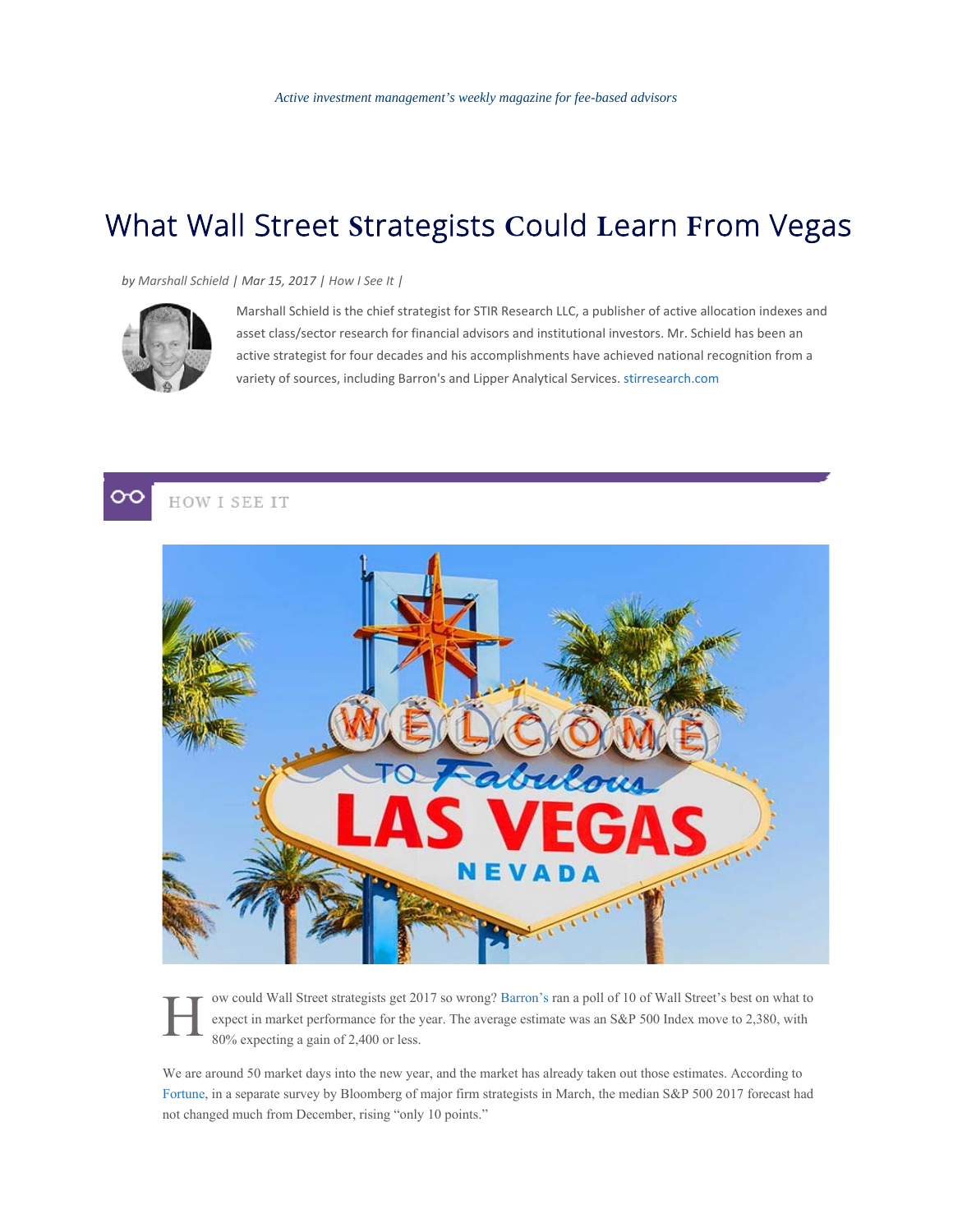Fortune added, however, on the eighth anniversary of the bull market, "There are [now] some more optimistic views among those surveyed. Deutsche Bank has raised its forecast 200 points, to 2,600, and Bank of America has added 150 points to its prediction, bringing its estimate to 2,450."

How can Wall Street do better with its estimates? I say learn from the techniques of the oddsmakers in Las Vegas. Seriously!

Take the over/under bet, a common football bet for the expected total points scored by both teams. For this year's Super Bowl, it was set at a very high 58 combined points but moved to 56 ½ points after heavy betting.

That estimate turned out to be incredibly accurate. At the end of the Super Bowl's fourth quarter, the score was 28 to 28, for a total of 56 points before heading into overtime. How gutsy was a call for a 56  $\frac{1}{2}$  or 58 points over/under? Only 10% of all NFL games score that high or higher. The average NFL game ends with an over/under score in the low 40s.

But the over/under for this year's Super Bowl, while very high, was warranted. Both teams boasted high-powered offenses, each capable of running up big scores. For the regular season, Atlanta was ranked #1, and the Patriots #3 in total points scored. Therefore, the secret of success for Vegas oddsmakers is looking closely at the two teams playing, and then digging deeper into their historical pattern of success on offense and defense to come up with the right number.

## **Wall Street strategists should do the same.**

Wall Street's 2017 estimate of 2,380 (Barron's) was a call for about a 6% move higher. The average move is over 8% looking back over the past 28 years. So what were they thinking? Why did they believe the year would be below average?

If Wall Street had looked more at the "teams" that are showing up to play this year, their estimates would have been much different. They needed to look at the type of offense or defense we could expect in 2017.

The first consideration should be this: Is the market in a cyclical bull or bear? If it's a cyclical bear, low or negative returns would be the norm. But that is not the case for 2017. The market finished a nine-month rolling correction of 15% from May 2015 through February 2016. The low one year ago marked the start of a new cyclical bull market move. Cyclical bull markets typically post good annual gains.

The second consideration should be this: Is the market in a secular bull or bear? This will again tell us how strong the offense or defense is and what we should expect as a result. As an example, drops in secular bears can be horrific (2000– 2002 and 2007–2009 had drops of more than 50%), and annual gains will be muted. But just the opposite occurs in secular bulls: gains will be high scoring and pullbacks shallow.



## **ANNUAL GAINS IN CYCLICAL BULL MARKETS IN A SECULAR BULL MARKET**